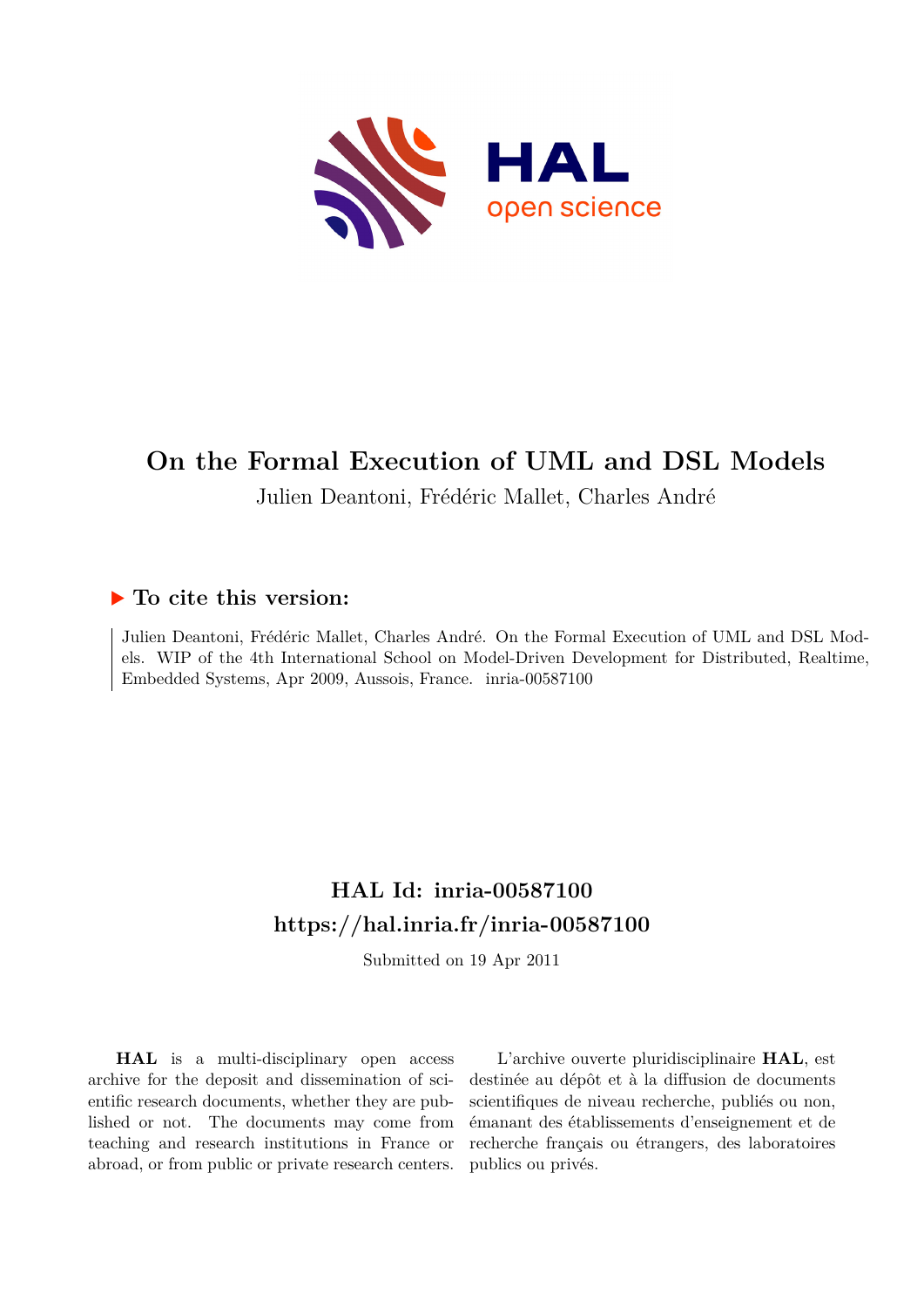### On the Formal Execution of UML and DSL Models

Julien DeAntoni, Frédéric Mallet, Charles André *Aoste Team-Project Université de Nice Sophia Antipolis INRIA Sophia Antipolis Méditerranée Email:* firstname.name*@sophia.inria.fr*

#### Abstract

*Model-Driven Engineering intensively uses models and model transformations. Transformation tools ensure that the target model conforms to the target metamodel, so that it is syntactically correct. However, there is few assistance, or none at all, to guarantee that the semantics is preserved during the transformation. This is mainly due to the absence of an explicit semantics within the models. Models bring the syntax while the related (application-specific) analysis tools bring their own semantics.*

*We propose here a model-driven approach to describe a formal and explicit semantics as a separate model. This formal semantics can then be attached to different UML /DSL models and a UML /DSL model can be executed with different semantics.*

#### 1. Introduction

To deal with complex systems, designers have always proceeded by building models that abstract away details to focus on the relevant aspects. In the domain of Distributed Real Time and Embedded Systems (DRES), adequate abstractions should allow early validation/verification of the system. Consequently, the model, and more important its underlying semantics, is often specific and driven by the expected kind of analysis.

For about thirty years, computer sciences have used various kind of models to abstract systems and perform analyses [1]. These models were first described by Domain Specific Language (DSL). DSL define entities that are sound in the targeted domain. Considering DRES and their need for analysis, these entities are then augmented with a formal semantics [2], [3], [4], [5], [6], [7]. One major problem of these approach is the multiplication of the languages. Moreover, for each proposed DSL, the associated tools must be developped. Two kinds of tools are particularly important: the (graphical) editors, which allow the model to be specified in a convenient way; and the analysis tools that manipulate the DSL. There are two main ways of analyzing models. First, a new analysis environment is developed for the specific use of this model. Second, a transformation is realized from the model to the input language of an existing analysis tool.

The problems emerging from such an approach are twofold:

- It is difficult to benefit from all languages because their semantics is described in various languages and the creation of bridges between these semantics require a fine knowledge about both semantics.
- Developing, for a given DSL, (graphical) editors, analysis tools or transformation models to other existing tools is a time-consuming activity.

An (complementary) alternative to defining a DSL is to use the UML (Unified Modeling Language) [8], a generalpurpose modeling language. UML is used in various domains and specifically well accepted in domains where structuration is a key issue for success while verification/validation is a second order concern. This is due to needs for general concepts that deliberately introduce variation points in the semantics, itself described by using natural language. In DRES, analysis is a key issue, which explains the little use of UML. To enable verification/validation of UML models, a common approach is to use the profiling mechanism. A profile allows UML to be specialized, through stereotypes, with domain specific concerns. It is then possible to describe the semantics of the stereotypes and, based on this semantics, to make transformations to the input languages of existing analysis tools. Being a UML profile, it benefits from the large set of rapidly improving UML graphical editors. However, the semantics of the profile entities is either provided in a natural language from which transformations to analysis tool languages are derived, or scattered between the transformation and the semantics of the targeted language. In the first case, it is obvious that the semantics is only informal while in the second case it is hard to guarantee semantic equivalence between two transformations of the same model into different analysis languages.

The sum-up of these two main approaches is given in figure 1.

In this paper we are discussing the possibility to describe explicitly the semantics of a model as a separate model, which encapsulates a specific Model of Computation and Communication (MoCC) This MoCC may then be applied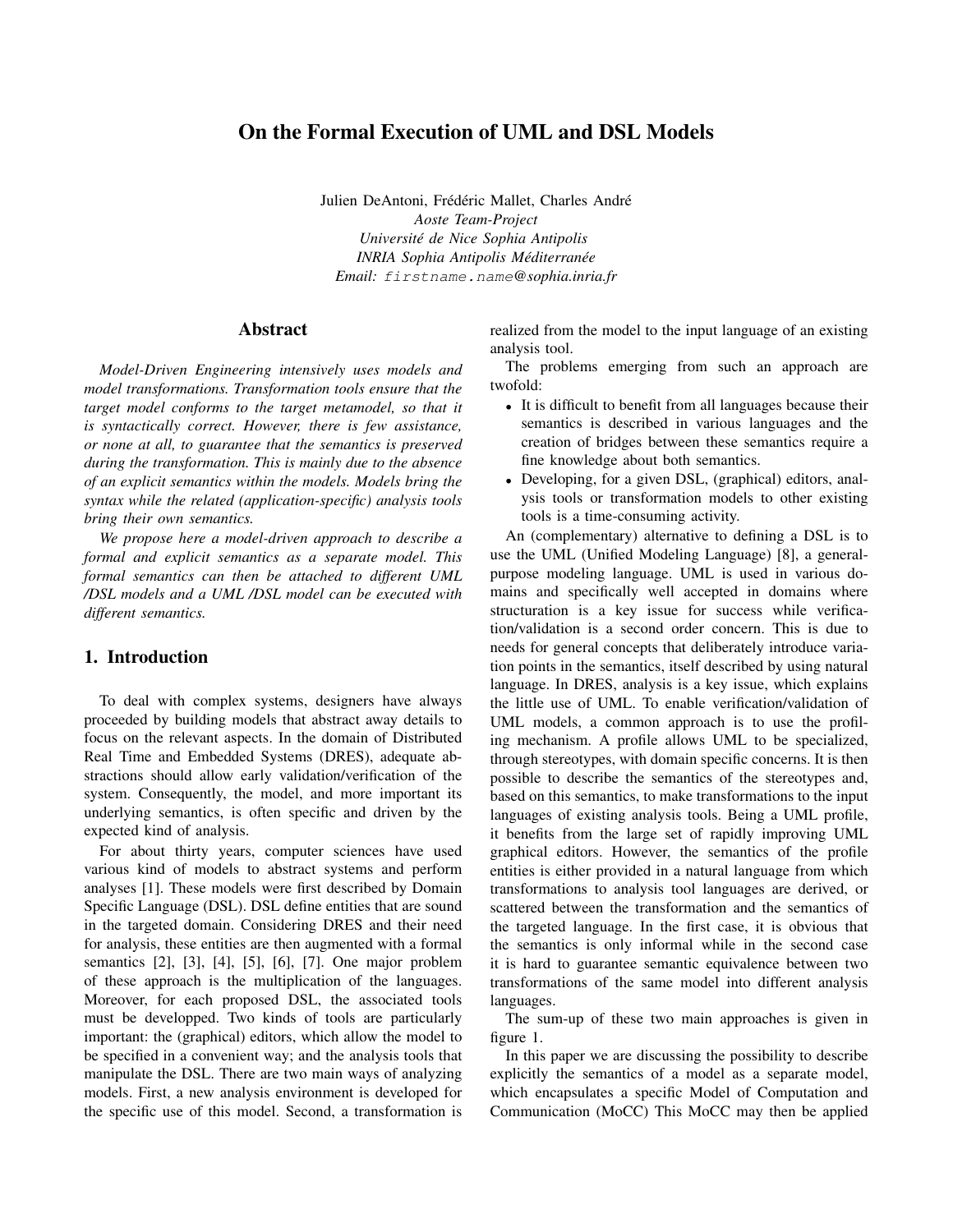

Figure 1. Current practice in using models for DRES

to one or more models. Consequently, on one hand it is possible to describe several semantics for a same model, and on the other hand, the formal semantics can be (tooled one for once(?)). Each developed tool or transformation models benefit from all models applying a MoCC described with our approach (?).

The second section of this paper clearly sum-up the objectifs of the proposed approach and identify the underlying challenges. The third section describes the formal language used while the fourth and the fifth section shows how it is integrated in a model based approach. Finally, before to conclude, already developed tools are presented.

#### 2. Objectives and challenges

To build *semantic models* and attach them to models and transformation models, we need to address five challenges described in this section. Each of the following sections proposes a solution for each of these five steps.

- 1) Provide a language general enough for the description of various MoCCs and ensure a formal operational semantics.
- 2) Describe the concepts of the formal language defined at step 1 in a metamodel whose instances are MoCCs. To do so, the proposed metamodel must allow a kind of genericity to represent the various possible MoCCs as libraries. Moreover, it must be possible to apply these MoCC libraries on several different kinds of models ranging from UML models to DSLs.
- 3) Augment the metamodel described in step 2 with the formal operational semantics dexcribed in step 1. This step makes the instances of this metamodel executable according to the formal semantics descrided in step 1.
- 4) Build tools that implement the previous steps in order to provide various outputs ranging from user feedback for models (exhaustive) simulation to specific analysis tools.
- 5) Select and apply an executable MoCC on a specific model to make it executable.

The global objectives resulting from these 5 steps are described in figure 2, which illustrates the different kinds of relations between the different models. Moreover, this figure also presents some desired tools like the simulation engine or the tools that realize the tranformations. The simulation can run models according to a specific MoCC and produce a trace model (that conforms to its metamodel). In the end of this section, we focus on transformations since various kinds of transformations are identified: MoCC transformations, semantic transformations and trace transformations. The MoCC transformations consider transformations between two MoCCs. To figure out the sense of these transformations, the reader can imaging two MoCCs A and B where A is a refinement<sup>1</sup> of B. One can also imagine a semantically sound transformation between two very different MoCCs. The trace transformations manipulate the result of a specific simulation. This way it is possible to provide user feedbacks as well as bridges to analysis tools for specific analyses. The semantic transformations create a semantic bridge between the formal semantics of the very expressive formal language used in the approach and more specific analysis tool languages, often dedicated to a specific kind of analysis. This way, a specific semantic transformation  $\alpha$ , a UML-based or a DSL model and its explicit MoCC can be transformed, according to  $\alpha$ , into an analysis tool specific representation to perform the analysis. This last transformation is named derived trasformation on figure 2.

By implementing each of these steps, we provide a MDK (Model Development Kit) where MoCCS relying on a formal semantics can be described and used for UMLbased and DSL model simulations and analyses. Among the five presented steps, we believe that the three first ones are the most challenging and must be realized in a way that make the two last steps as simple as possible. We have developed a MDK named TimeSquare, which covers each of the previously presented steps. For each step, the rational and choices made in the implementation of this MDK are described in the next sections.

#### 3. Formal language for MoCC description

The idea developed in this paper is to provide a language that allows the description of a specific operational semantics for the description of MoCCs, namely CCSL (Clock Constraint Specification Language). The operational semantics of CCSL is given as SOS [9] and allows the associated abstract machine to execute models whose MoCC description is described in CCSL.

CCSL is a declarative language whose result is a CCSL *system*. A CCSL *system* is composed of *clocks* and *clock constraints* imposed on the *clocks*. A clock constraint can be either a *Relation* or an *Expression*. One can notice that

<sup>1.</sup> A is B with additionnal constraints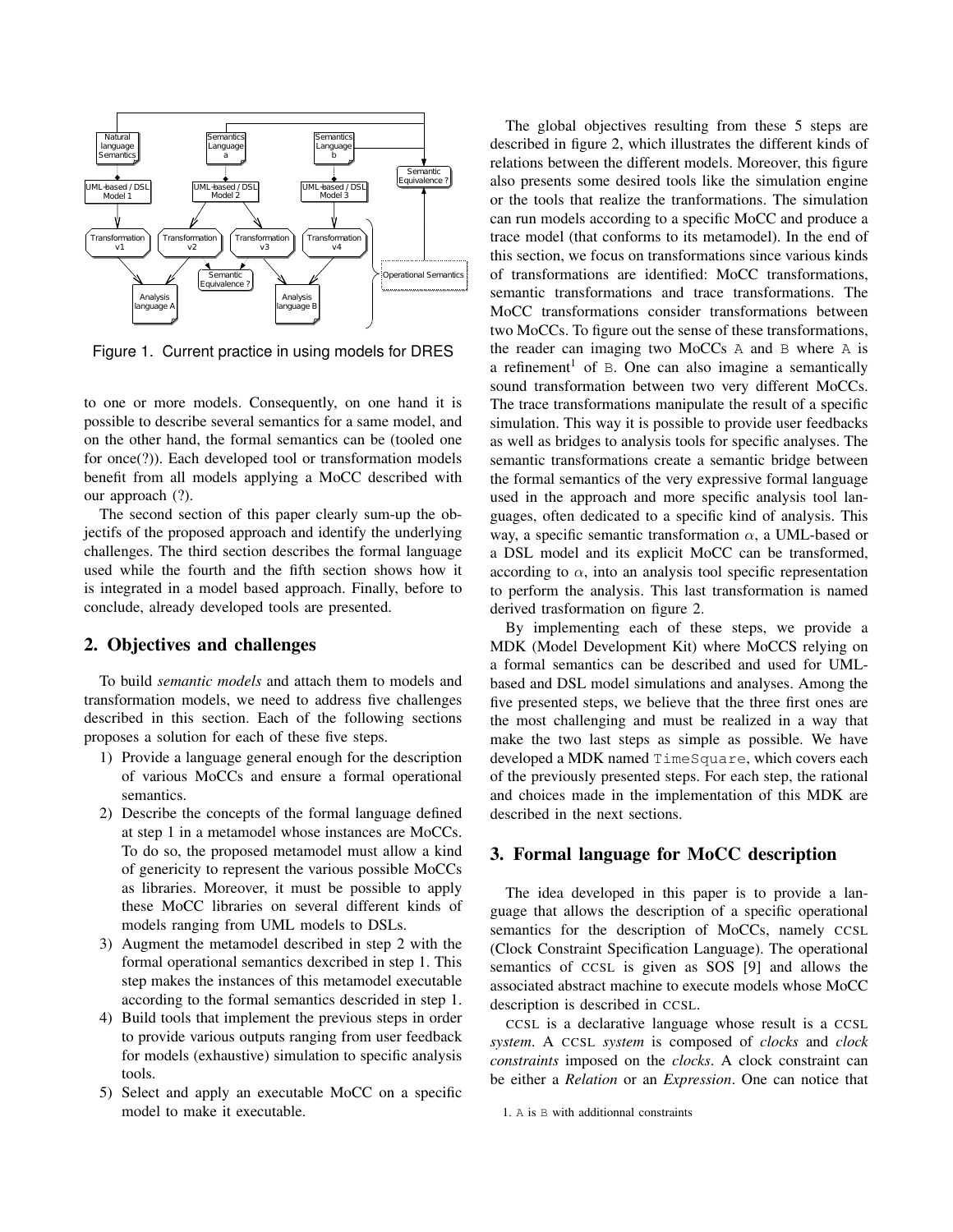

Figure 2. Proposed approach, centralized around a formal language for MoCC description

*Clock* is perhaps a misleading name since it is closer to an "activation conditions" rather that the physical device that measures time. However, this name comes from the strong connections between CCSL and the MARTE Time Model [10]. *clock*, CCSL *system* and *clock constraints* are detailed in the next sub-sections.

#### 3.1. Clock and CCSL system

A *Clock* is an ordered set of instants ( $\mathcal{I}$ ), where  $\prec$  is a quasi-order relation on I, named *strict precedence*.

A *discrete-time clock* c is a clock with a discrete set of instants  $I$ . Since  $I$  is discrete, it can be indexed by natural numbers in a way that respects the ordering on  $\mathcal{I}$ .  $c[k]$ denotes the  $k^{th}$  instant. Moreover, in the discrete case, each instant, but the first one, has a unique direct predecessor.

A set of *clocks* constrained by *clock constraints* defines a CCSL *system*. More formally, a CCSL system is a pair  $\langle C, \preccurlyeq \rangle$ where C is a set of clocks and where  $\preccurlyeq$  is a binary relation on  $\bigcup_{c \in C} \mathcal{I}_c$ , named *precedence*.  $\preccurlyeq$  is reflexive and transitive. From 4 we derive four new instant relations: *Coincidence* (≡ is defined by 4 ∩ <), *Strict precedence* (≺ is defined by 4\≡), *Independence* (k is defined by 4 ∪ <), and *Exclusion*  $(\# \text{ is defined by } \prec \cup \succ).$ 

Instant relations are defined on pairs of instants. This is obviously not suitable for a time structure specification. Instead we have defined constraints on clocks: a clock constraint imposes many—usually infinitely many—instant constraints.

#### 3.2. Clock constraints

A clock constraint can be either a clock relation or a clock expression. A clock relation refers two clock specifications that can be either a clock or a clock expression. It constraints the partial ordering of clock instants of the clock specifications it refers to. A clock expression is a mean to construct a new clock from existing clock specification(s) and optionally additional parameters. A more detailed view of these two kinds of constraints follows.

3.2.1. Clock relations. Clock relations can be divided into three categories: *synchronous*, *asynchronous*, *mixed*.

Synchronous clock constraints rely on *coincidence*. *Subsets* is such a constraint: each instant of the *subclock* must coincide with one instant of the *superclock*. Of course, the mapping must be order-preserving.

Asynchronous clock constraints are based on *precedence*. Clock a *strictly precedes* clock b if for all natural number k, the  $k^{th}$  instant of a precedes the  $k^{th}$  instant of  $b \ (\forall k \in$  $\mathbb{N}^*, a[k] \prec b[k]).$ 

Mixed clock constraints combine both coincidence and precedence. For instance the *sampling* constraint:  $c =$ a sampled On  $b$  constraints  $c$  to tick synchronously with  $b$ whenever a tick of a precedes a tick of b.

3.2.2. Clock expressions. A clock expression has an internal clock that is coincident with the clock resulting from the expression evaluation whose semantics is given by SOS rules detailed in the next section.

There are three types of clock expressions: *terminating*, *non-terminating* and *conditional*. A terminating expression is a expression that has a clock whose set of instants  $(I)$ is finite.  $UpTo$ , which takes two clock specifications  $c_1$  and  $c_2$  as parameters, is such an expression: it produces a clock coincident with  $c_1$  until the next instant of  $c_2$ . After the next instant of  $c_2$ , the resulting clock is said to be *dead*; i.e. the clock will never tick again.

Conversely, a non-terminating expression has an *a priori* non-finite clock, i.e. a clock whose set of instants is infinite. However the death of a clock can be propagated so that nothing prevent a non-terminating expression from producing a finite clock depending on the clock specifications used as parameter in the expression. *union*, which takes two clock specifications  $c_1$  and  $c_2$  as parameters, is such an expression: it produces a clock whose an instant is add to  $\mathcal I$  when an instant is add to  $\mathcal I$  of  $c_1$  or to  $\mathcal I$  of  $c_2$ .

Finally, a conditional expression has a clock that is coincidenct with a clock specification  $c_1$  or a clock specification  $c_2$  depending on a boolean condition.  $c_1$  and  $c_2$  can be both terminating or not. The owned clock dies as soon as the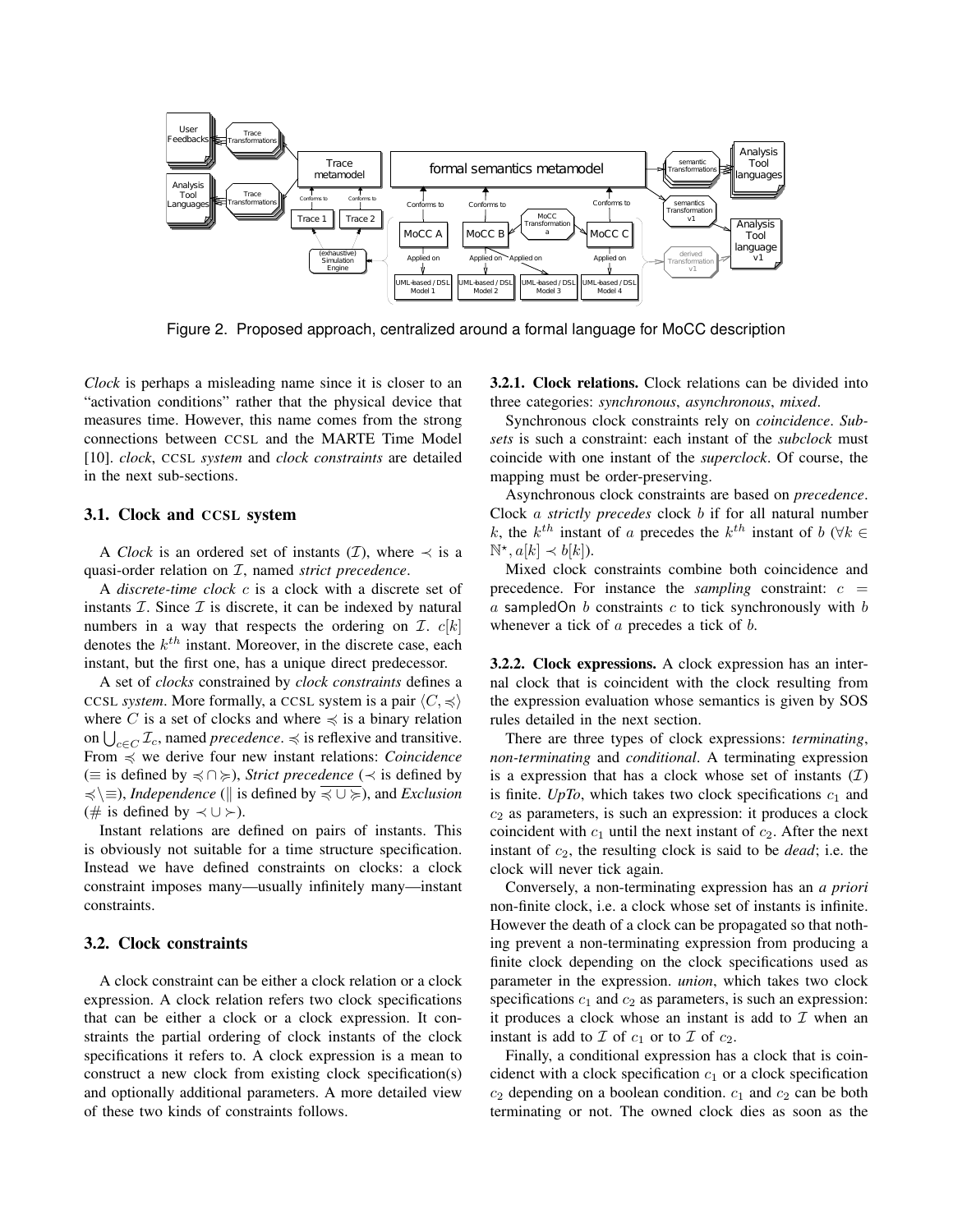boolean expression specifies a coincidence with a dead clock specification.

The notion of dead clock is specifically important to build the the *Concatenation* expression. *Concatenation* takes two clock specifications  $c_1$  and  $c_2$  as parameters.  $c_1$  concatenated with  $c_2$  means that the owned clock is coincident with  $c_1$ as long as  $c_1$  is not dead. When  $c_1$  dies, the owned clock is then coincident with  $c_2$ . It is also important to notice that this expression can be recursive.

3.2.3. Semantics of clock constraints. A CCSL *system* is a dynamic system and its behavior is defined by an infinite sequence of *steps*. A step consists of simultaneous clock ticks. When a (discrete) clock ticks, its current (local) index is incremented by 1. We call *configuration* of a time structure  $\langle C, \preccurlyeq \rangle$  a mapping  $c : C \to \mathbb{N}$ . For each discrete clock  $clk$ ,  $c(clk)$  is the current index of clock  $clk$ . This index denotes the *current instant* of clk.

For a set of clocks subject to a conjunction of clock constraints, the challenge is, "given a configuration, determine a step that meets all the constraints". There may be 0 (inconsistent constraints), 1 (deterministic) or several satisfying steps (non deterministic).

To address this challenge, we have endowed CCSL with a Structural Operational Semantics. We defined SOS rules for a *kernel* CCSL (less than twenty rules) [11]. For illustration purpose, consider the "strictly precedes" relationship  $c_1$   $\prec$  $c_2$ .

$$
c_1, c \vdash b_1
$$
  
\n
$$
c_2, c \vdash b_2
$$
  
\n
$$
b \triangleq (c(c_1) = c(c_2))
$$
  
\n
$$
c_1 \mid \neg \mid c_2, c \vdash b_1 \land b_2 \land (b \Rightarrow \neg c_2)
$$
 (strictly precedes)

This rule reads that, for the given configuration  $c$ , constraint " $c_1$  strictly precedes  $c_2$ " implies the Boolean expression on the right-hand side. In this rule,  $c_k$  is a Boolean variable associated with clock  $c_k$ .  $c_k$  = true means that  $c_k$  can tick. The Boolean expression refers to Boolean expressions  $(b_1, b_2)$  attached to the concerned clocks  $(c_1, c_2)$ , and imposes additional logical constraints, specific to the precedence relation: ( $b \Rightarrow \neg c_2$ ) or equivalently ( $\neg b \lor c_2$ ).

Clock constraints not defined in the kernel CCSL can be specified by composing primitive clock constraints.

A clock relation SOS rule is the same for all the CCSL system execution. However, expressions can be rewritten to change their internal state on given condition(s). Applying *rewriting rules* for all expressions yields a new set of clock constraints. For instance, considers the *UpTo* expression, which takes two clock specifications  $c_1$  and  $c_2$  as parameters (noted  $\frac{1}{2}$ ). The associated SOS rules for a given step is:

$$
c_1, c \vdash b_1
$$
  
\n
$$
c_2, c \vdash b_2
$$
  
\n
$$
\overline{c_0 \mid} c_1 \nvert \overline{c_2}, c \vdash b_1 \land b_2 \land \text{ite}(c_2, \neg c_0, c_0 = c_1)
$$
 (UpTo)

This specifies that if  $c_2$  ticks, the owned clock (named  $c_0$  in the SOS rule) can not tick unless the owned clock  $c_0$ coincides with  $c_1$ . A rewriting rule must be given to specify that once  $c_2$  ticks,  $c_0$  must be dead at the end of the step. This is the meaning of the following rule:

$$
\cfrac{c_2 \in F}{c_0 \mid\equiv \mid c_1 \nmid \neg c_2 \rightarrow c_0 \mid \equiv \mid 0} \qquad \text{(UpTo rewrite)}
$$

In the UpTo rewrite SOS rule, we introduce  $\bf{0}$  that is a special definition of a clock that never ticks. It specifies the semantics of a dead clock. Moreover, this SOS rule introduces  $t_2 \in F$ , which means that  $c_2$  ticks at the current step, a clear explanation of that follows.

From a CCSL specification we derive a set of Boolean expressions. Let B be the conjunction of all these expressions. Starting with B, we determine the set of all possible (logical) solutions. From this set we deduce the set E of *Enabled Clocks*. A subset F (*Fired Clocks*) of E characterizes the new *step*. Not all subsets of E are correct solutions because a step must contain all or none of the clocks that have coincident instants. To derive F from  $E$ , the user chooses among different policies: minimal solution, maximal solution, random selection, and user's defined policies. The default policy is the random policy that selects one out of all the correct solutions.

Beyond activation conditions and constraints on them, we have to refer to the different modeling elements of a system that can be of interest in order to be able to describe various MoCCs. This is one of the purpose of the CCSL metamodel presented in the next section.

#### 4. MetaModeling CCSL in an extendable way

To be fully integrated with UML-based and DSL models and to benefit from the MDE tools and facilities, it is important to be able to create CCSL model, which represents a CCSL *system*. CCSL provides a set of *kernel constraints* classified through *expressions* and *relations*. However, to be able to specify the possibly complex relations of a MoCC, it is important to be able to combined the *kernel constraint* to construct a library, which contains the MoCC relations. Finally, a new library may be built with relation(s) from one or more existing libraries; the metamodel must take this into account. This section overviews the proposed metamodel and the mechanism involved in the construction of libraries for MoCC.

Figure 3 shows a simplified metamodel of CCSL: a CCSL system is a set of clocks and constraints. A constraint can be a Clock relation, which constraints together a right and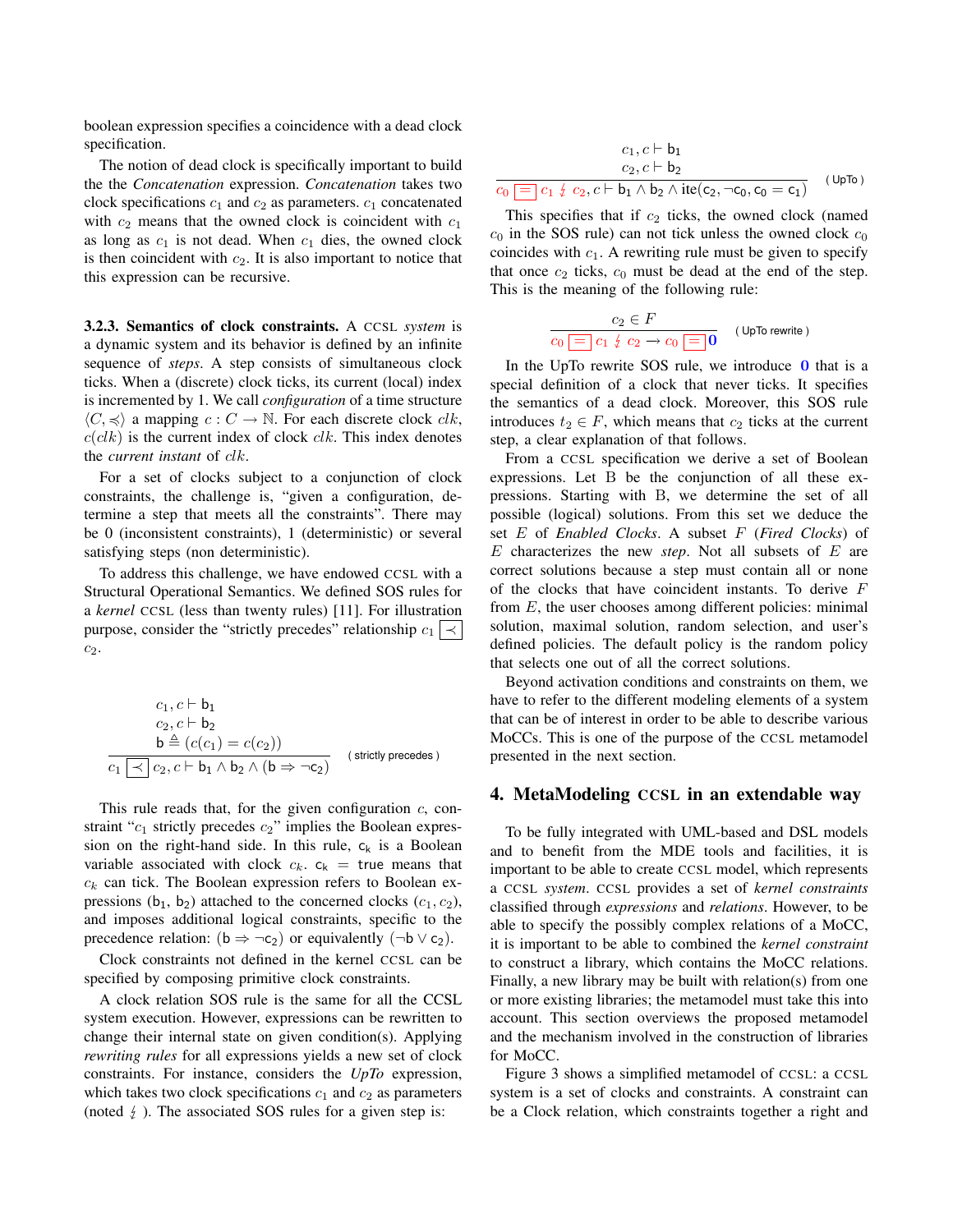

Figure 3. Simplified classical CCSL metamodel

a left clock specification. A Clock specification is either a clock expression or a simple reference to a clock. Finally, a clock expression can have parameters, simply represented by natural for short.

Using such a metamodel (of course more complex to be able to represent all the CCSL kernel) allows models to be defined. However, it is not possible to create reusable composition of clock constraints. What is expected is to define the equivalent of classical programming language functions, that can be defined and then called with the appropriate parameters when necessary. To do so, we propose a metamodel allowing the construction of library as the one presented in figure 4. This metamodel is a simplication of the one actually used. However, it is sufficient to understand the main principle. A library is a set of definition. A definition can be considered as a function definition in a classical programming language. A definition contains entities that can be either concrete or abstract. An abstract entity can be considered as a parameter in the prototype and in the definition of a function in a classical programming language. Following the same comparison, a concrete entity can be considered as an existing object in a classical object oriented programming language. A concrete relation is a concrete entity that is defined by a clock relation definition. It can be considered as a specific call to the function definition that is the clock relation definition. There are two possible uses of a concrete relation. It can be used in a definition to add some definition internal constraints or in a CCSL system to specify the application of a specific library on a Model to represent a MoCC. When used in a CCSL system, a concrete relation must bind with the variables of its definition some concrete elements in the same idea that a function call associates effective parameters to the formal parameters of the function definition. A binding is then used to link together a variable and a concrete entity. When a concrete relation is used in a definition, the bindings can either link the variables of their containing concrete relations to a concrete entity or to variables of the definition where it is used. For this reason, a binding links together a variable with either another variable



Figure 4. Simplified extendable CCSL metamodel

or a concrete entity depending on the case.

Finally, to be able to apply a specific CCSL system on a UML-based / DSL model, a *clock* owns an event that refers to an *EObject*, i.e. that can refer to every object of every eclipse based model. This way, applying a MoCC on a specific model consists in setting the reference between the event of a Clock and a UML-based / DSL model entity.

### 5. Augmenting the CCSL metamodel with the CCSL semantics

In order to avoid loss of information, it was important to stay in the modeling world so that no "opaque" transformations are necessary. To do so, we added the semantic directly at the metamodel level by using KerMeta [12]. KerMeta is a metamodelling language compliant with eMOF. One of the key features of KerMeta is a static composition operator, which allows extending an existing metamodel with new elements (such as properties, operations, constraints or classes). This operator allows defining various aspects of a metamodel such as structure, constraints, semantics or transformations in separated units and integrating them automatically. The composition is done statically and the composed model is typed-checked to ensure the safe integration of all units. This mechanism allows the operational semantic to be specified without any modifications on the Ecore metamodel. We specified the operation semantic of CCSL in KerMeta and weaved the operations that specify how the CCSL concepts are executed according to the SoS rules previously presented. Moreover, because a binding mechanism was used, we used KerMeta to navigate through the model and to resolve, at run-time, the binding used by expresiosn and relations of user defined Libraries.

By implementing the SOS rules and rewriting rules as operations of the metamodel entities, we obtained a CCSL metamodel, whose conforming models can be interpreted by the KerMeta framework.

#### 6. Existing tooling and facilities

TIMESQUARE2 is the software environment we have developed to support the modeling approch presented in